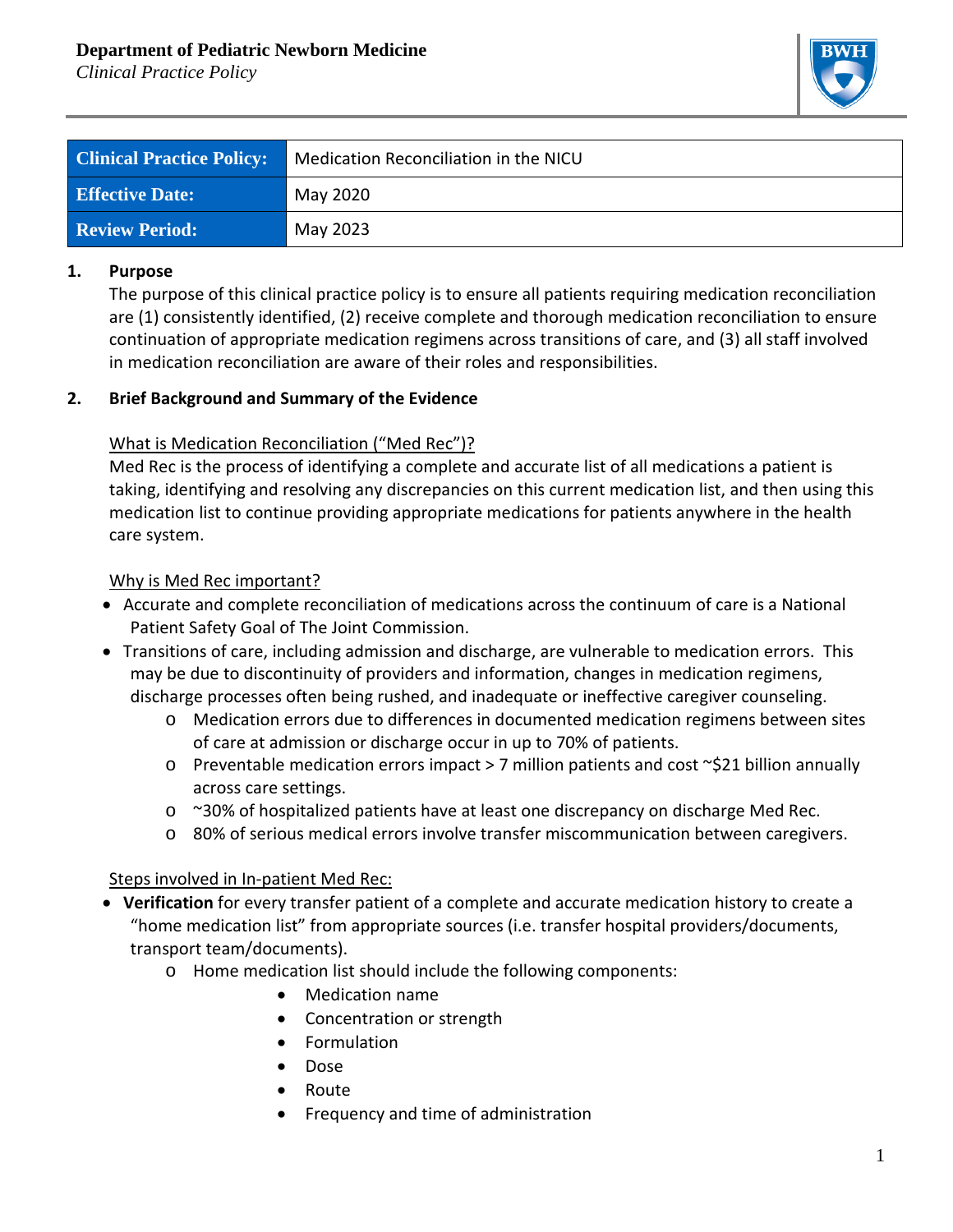

- Duration, if applicable
- Time of last dose, if applicable
- **Clarification** of accuracy and appropriateness of all aspects of the medication regimens on the home medication list.
- **Documentation** of the home medication list in the electronic health record once it has been obtained, verified and any discrepancies have been resolved, to be easily visible to all disciplines providing care.
- **Reconciliation** of the home medication list with any new medications ordered during transition periods of the hospital stay, most notably admission and discharge.

# Common Discrepancies and Errors seen during Med Rec:

- Omission- the patient is currently taking a medication that is not listed.
- Commission- a medication is listed but the patient is currently not taking it.
- Different dose, formulation, route, frequency or due time.
- Therapy lacking indication.
- Therapeutic duplication.

# Med Rec Tips:

- If possible, begin Med Rec before the patient arrives in the unit.
- Med Rec should be performed by a provider who has protected time for this function.
- It is essential to slow down during Med Rec and verify all aspects of the patient's medication history, including:
	- o Dosing units (i.e. mg versus mg/kg; mg/kg salt versus mg/kg elemental ferrous sulfate).
	- o Medication formulation (i.e. conventional versus liposomal amphotericin B).
- If outside hospital is in the Partner's system, their MAR can be seen in Epic at BWH. This may assist in verifying medication regimens and times of last administration.
- Caution that electronic health records from outside hospitals may look different than our own.
- All transfer documents, including discharge summaries from outside hospitals, should be viewable in Epic under Chart Review tab then Media tab.
	- o These documents are scanned into Epic at 6am each morning by Medical Records staff.
- Utilize the 'echo technique' to repeat back the medication regimen fully, including dosing units, medication formulation and time of last administrations.
- Consistency is key. Consistently perform a thorough Med Rec on every transfer patient.

# **3. Procedures and Policies**

Which patients should receive Med Rec in the BWH NICU?

• Every patient transferred in from an outside hospital/location via MedFlight or from Boston Children's Hospital team.

Staff Roles & Responsibilities: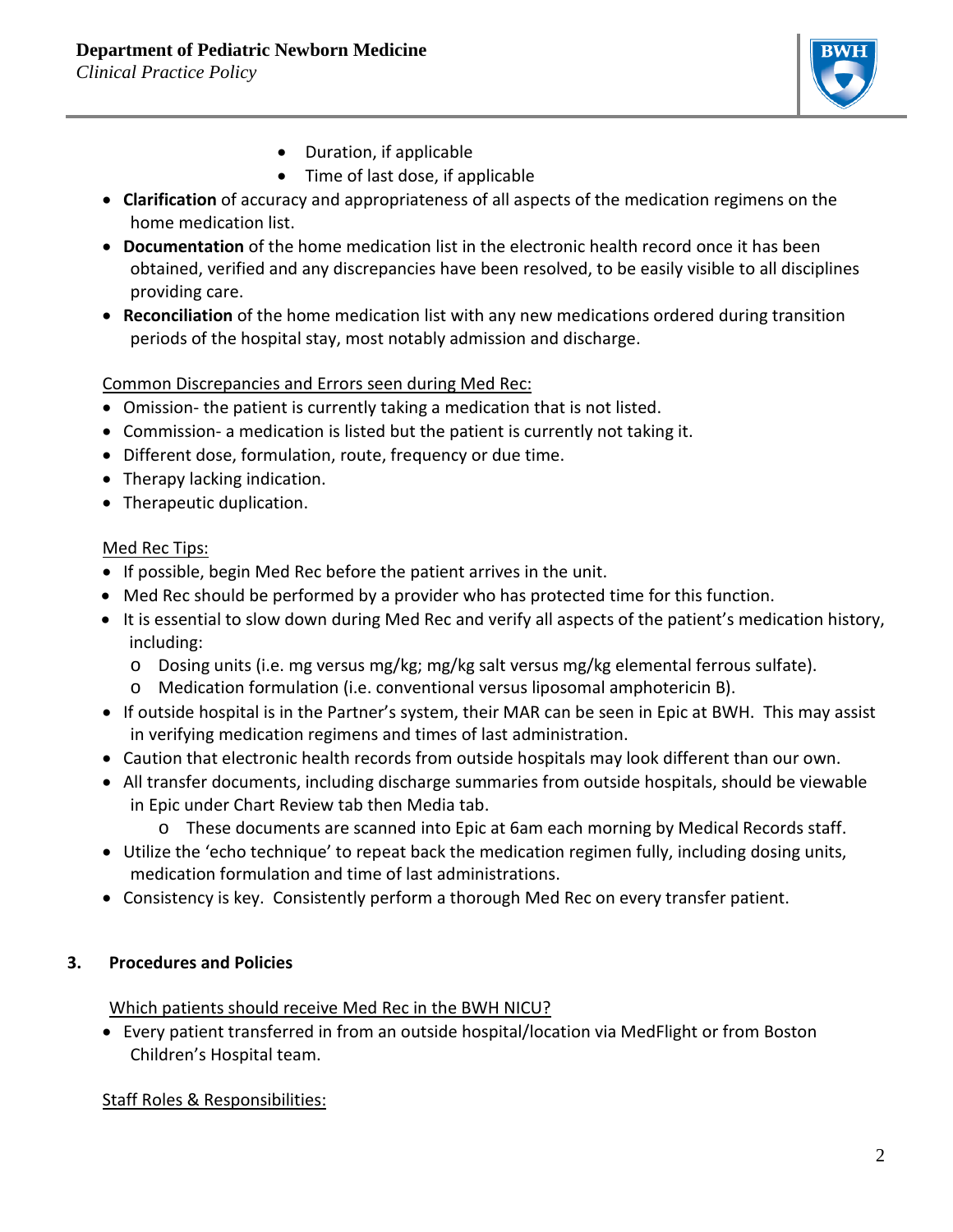

#### **Outside hospital provider (sign-out provider or transport team)**

- Communicate current medication regimens during verbal sign-out and/or on paper documentation.
- Verify accuracy upon BWH provider read-back.

#### **Provider (MD, NP, PA)**

- Perform Med Rec on every patient transferred from an outside facility.
	- o See above for steps to performing Med Rec.
- Document the accurate and complete home medication list.
	- o Click 'Admission' tab, then click 'Admission Orders':



o Then click 'Review Home Medications':



o To add new medications, click in the box labeled 'Add to Home Medication List':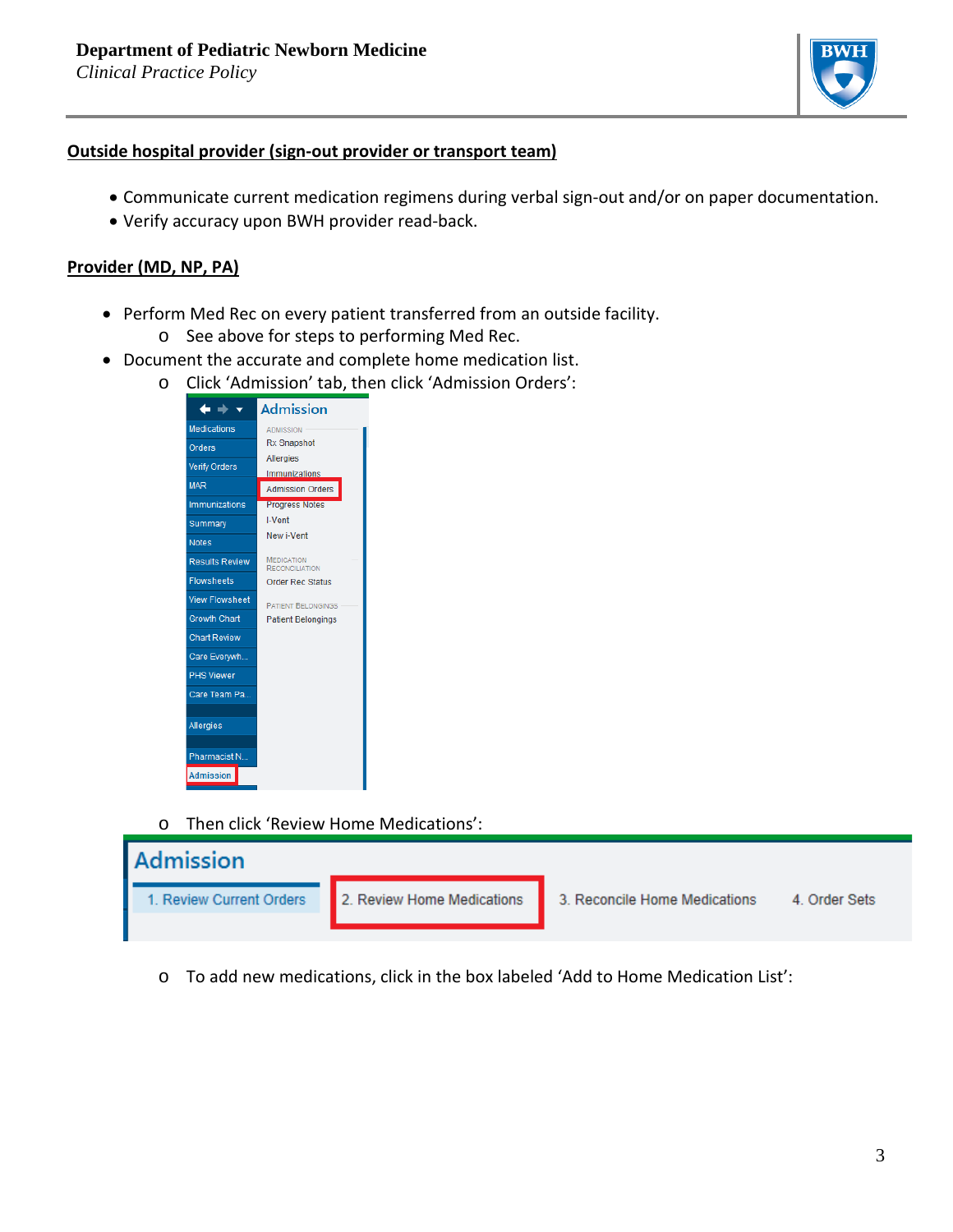*Clinical Practice Policy*



| Admission                   |                            |         |                               |               |
|-----------------------------|----------------------------|---------|-------------------------------|---------------|
| 1. Review Current Orders    | 2. Review Home Medications |         | 3. Reconcile Home Medications | 4. Order Sets |
|                             |                            |         |                               |               |
| Add to Home Medication List |                            | $+$ Add |                               |               |
|                             |                            |         |                               |               |

# o Type the medication name and click 'Add' to search. Find the correct medication and formulation and click 'Accept' to add:

| <b>Admission</b>                |                                             |                               |               |                           |
|---------------------------------|---------------------------------------------|-------------------------------|---------------|---------------------------|
| 1. Review Current Orders        | 2. Review Home Medications                  | 3. Reconcile Home Medications | 4. Order Sets |                           |
| Ampicillin                      | $+$ Add                                     |                               |               |                           |
| Ξ                               |                                             | <b>Select a Medication</b>    |               | ×                         |
| Ampicillin<br>Search:           |                                             | Search                        |               |                           |
| Preference List Database Lookup |                                             |                               |               |                           |
| ID<br>Name                      |                                             |                               |               | Formulary                 |
| 702543                          | AMPICILLIN IM SYR IN NS 250 MG/ML (NEO BWH) |                               | <b>No</b>     |                           |
|                                 |                                             |                               |               | 50 records. More to load. |
|                                 |                                             |                               | Accept        | Cancel                    |

o To remove a medication, click the red 'X' to the right of the medication name and select 'Delete':

| <b>Alphabetical</b>                                         |                                                    | Last Dose | Lime | Taking?       |
|-------------------------------------------------------------|----------------------------------------------------|-----------|------|---------------|
| caffeine citrate (CAFCIT) 60 mg/3<br>mL (20 mg/mL) solution | Taking   Not Taking   Taking Differently   Unknown |           |      | $\Box$ $\Box$ |

o Click on 'Reconcile Home Medications' to order home medications that should be continued:



o Select 'Order,' 'Don't Order' or 'Replace' for each medication: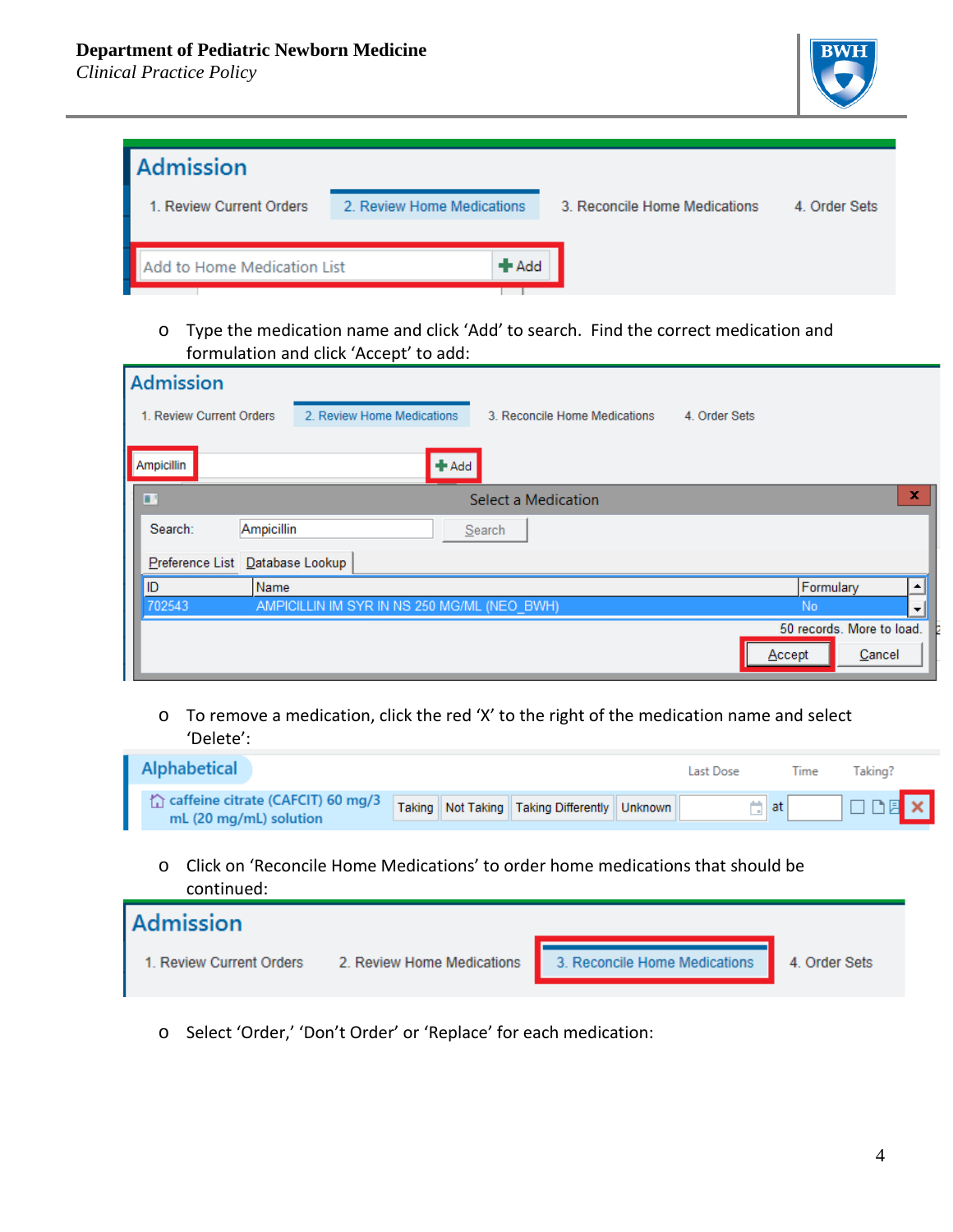## **Department of Pediatric Newborn Medicine**

*Clinical Practice Policy*



| <b>Admission</b>                                                                |                                                                                                                          |                  |                        | (2)<br>$7 \times$<br>$\odot$ |  |
|---------------------------------------------------------------------------------|--------------------------------------------------------------------------------------------------------------------------|------------------|------------------------|------------------------------|--|
| 1. Review Current Orders<br>2. Review Home Medications                          | 3. Reconcile Home Medications<br>4. Order Sets                                                                           |                  |                        |                              |  |
| $\check{ }$<br>Med List Status:<br>Sort by: Therapeutic Class                   | + Add Status Comment<br>◡                                                                                                | Order Unselected | Don't Order Unselected | Find Unreviewed              |  |
| <b>CNS DRUGS</b><br>caffeine citrate (CAFCIT) 60 mg/3 mL (20<br>mg/mL) solution | Take 0.8 mL (16 mg total) by mouth daily., Starting Sat 9/28/2019, No Print<br>Last Dose: Not Recorded                   |                  | Order Don't Order      | Replace                      |  |
| <b>DIURETICS</b><br>chlorothiazide (DIURIL) 250 mg/5 mL<br>suspension           | Take 0.6 mL (30 mg total) by mouth every 12 (twelve) hours., Starting Sun 9/29/2019, No Print<br>Last Dose: Not Recorded |                  | Order                  | Don't Order Replace          |  |

- o Click 'Review and Sign' then click 'Sign'.
- Ensure home medication list in outside hospital discharge summary is placed in "skinny chart" and given to Medical Records staff to be scanned into Media tab in Epic as soon as possible.
- If available, use Haiku app on phone to take picture/s of home medication list in outside hospital discharge summary, then upload to 'Media' tab in Epic.
- Order inpatient medications throughout hospital stay.
- Reconcile medication list at discharge.
	- o Click 'Discharge' tab, then click 'D/C Order Rec':

|                       | <b>Discharge</b>                                      |
|-----------------------|-------------------------------------------------------|
| <b>Medications</b>    | <b>DISCHARGE</b>                                      |
| <b>Orders</b>         | <b>Discharge Report</b>                               |
| <b>Verify Orders</b>  | <b>D/C Order Rec</b><br><b>Progress Notes</b>         |
| <b>MAR</b>            | I-Vent                                                |
| Immunizations         | New i-Vent                                            |
| Summary               | <b>Education</b>                                      |
| <b>Notes</b>          | <b>DISCHARGE</b>                                      |
| <b>Results Review</b> | <b>INSTRUCTIONS (PATIENT</b><br>FACING)               |
| <b>Flowsheets</b>     | <b>Medication List</b>                                |
| <b>View Flowsheet</b> | Pharmacy                                              |
|                       | Whom/When to Call                                     |
| <b>Growth Chart</b>   | Home Services/D                                       |
| <b>Chart Review</b>   | <b>Provider Instructions</b>                          |
| Care Everywh          | <b>Diet</b>                                           |
| <b>PHS Viewer</b>     | <b>Activity/Safety</b>                                |
| Care Team Pa          | <b>Wound/Tube Care</b><br><b>Patient Instructions</b> |
|                       | <b>Scheduled Partne</b>                               |
| <b>Allergies</b>      | Follow-Up                                             |
|                       | <b>Community Servic.</b>                              |
| Pharmacist N          |                                                       |
| Admission             | <b>AFTER VISIT SUMMARY</b><br><b>Preview AVS</b>      |
| <b>Discharge</b>      |                                                       |
|                       |                                                       |

o For Home Medications, choose arrow icon to continue, pencil icon to change/new prescription or 'X' to stop. For Inpatient Medications, choose plus sign to prescribe and stop sign for do not prescribe: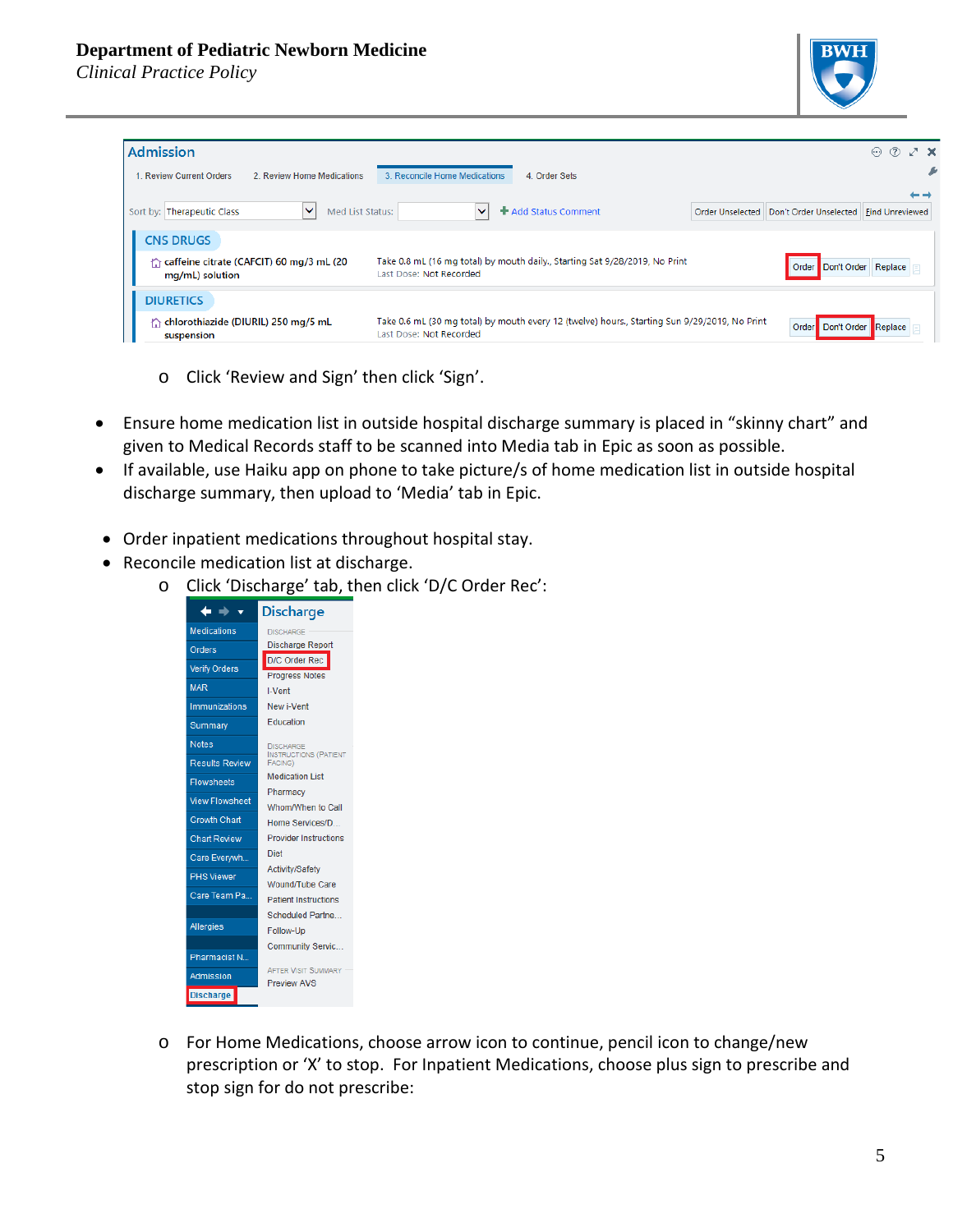### **Department of Pediatric Newborn Medicine**

*Clinical Practice Policy*



| <b>Discharge</b>                                                                                                                                           |  |   |                                                                                                                                                                                                       | ® ∠ x                  |  |
|------------------------------------------------------------------------------------------------------------------------------------------------------------|--|---|-------------------------------------------------------------------------------------------------------------------------------------------------------------------------------------------------------|------------------------|--|
| 0. Review Home Medications 1. Review Orders for Discharge 2. Order Sets                                                                                    |  |   |                                                                                                                                                                                                       |                        |  |
| Sort by: Discharge Outpatient and Inpatient V                                                                                                              |  |   |                                                                                                                                                                                                       | <b>Find Unreviewed</b> |  |
| <b>Home Medications</b>                                                                                                                                    |  |   | <b>Inpatient Medications</b>                                                                                                                                                                          | Q                      |  |
| caffeine citrate (CAFCIT) 60 mg/3 mL (20 mg/mL) solution<br>Take 0.8 mL (16 mg total) by mouth daily., Starting Sat<br>9/28/2019, No Print                 |  |   | No Active Inpatient Medication                                                                                                                                                                        |                        |  |
| potassium chloride (KAYCIEL 10%) 20 mEq/15 mL solution<br>Take 2 mL (2.6667 mEg total) by mouth every 8 (eight) hours.<br>Starting Sat 9/28/2019, No Print |  |   | No Active Inpatient Medication                                                                                                                                                                        |                        |  |
| chlorothiazide (DIURIL) 250 mg/5 mL suspension<br>Take 0.6 mL (30 mg total) by mouth every 12 (twelve) hours.,<br>Starting Sun 0/20/2010 No Print          |  | œ | chlorothiazide (DIURIL) 250 mg/5 mL oral suspension 62.5 mg<br>62.5 mg (rounded from 62.8 mg = 20 mg/kg $\times$ 3.14 kg Dosing weight),<br>Oral, Every 12 hours. First dose on Tue 11/19/19 at 1700. |                        |  |

o As you complete the discharge Med Rec, the window on the right will provide a preview of how the med list will look on the 'After Visit Summary':



o When all orders are reconciled, the flag at the top right will turn green: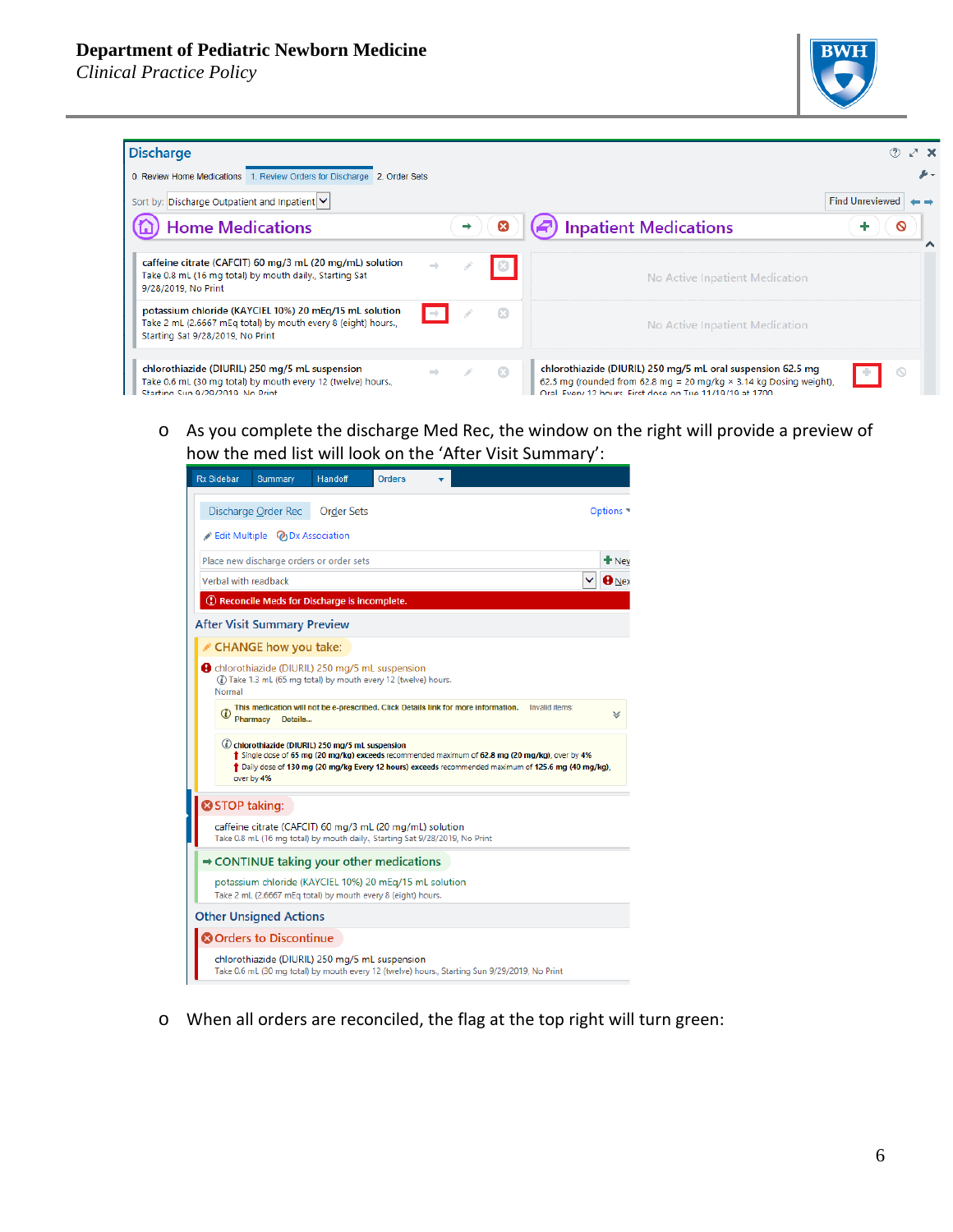*Clinical Practice Policy*





o Carefully review all actions and click 'Sign.'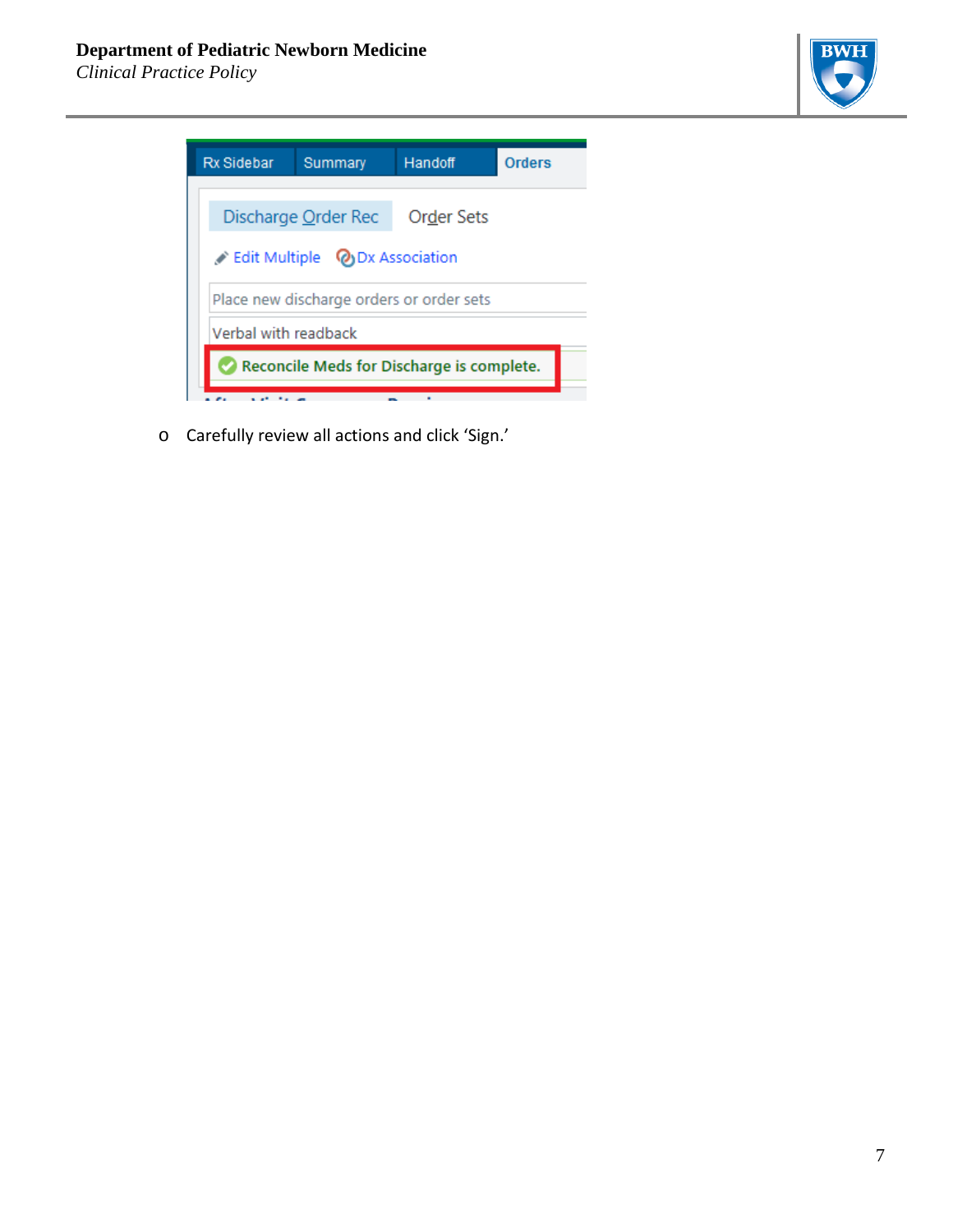

### **Pharmacist**

- Verify admission orders against 'Admission Meds' and scanned medication lists under 'Media' tab (including medication name, concentration/strength, formulation, dose, route, frequency, duration of therapy and time of last dose, if applicable).
	- o Click 'Summary' tab, then click 'Admission Meds' tab:

| $\Rightarrow$ $\rightarrow$ | <b>Summary</b>                                                                                                                                                |
|-----------------------------|---------------------------------------------------------------------------------------------------------------------------------------------------------------|
| Medications                 | <b>Admission Meds</b><br>$\leftarrow$<br><b>ADT Events</b><br>Apnea/Bradycardia<br><b>Delivery Summary Report</b><br><b>Index</b><br><b>Rx Snapshot</b><br>lv |
| Orders                      |                                                                                                                                                               |
| Verify Orders               | <b>H</b> Handoff                                                                                                                                              |
| <b>MAR</b>                  | * Write Handoff                                                                                                                                               |
| Immunizations               | Click on any report to launch it, then click the back arrow at the upper left to return to this index.                                                        |
| <b>Summary</b>              |                                                                                                                                                               |
| <b>Notae</b>                | 日<br>日<br><b>Pharmacy Monitoring</b><br><b>Patient Overview</b>                                                                                               |

o Click 'Chart Review' tab, then click 'Media' tab:



- **If Identify any discrepancies and communicate with provider to resolve.**
- Verify inpatient medication orders throughout hospital stay; identify any discrepancies and communicate with provider to resolve.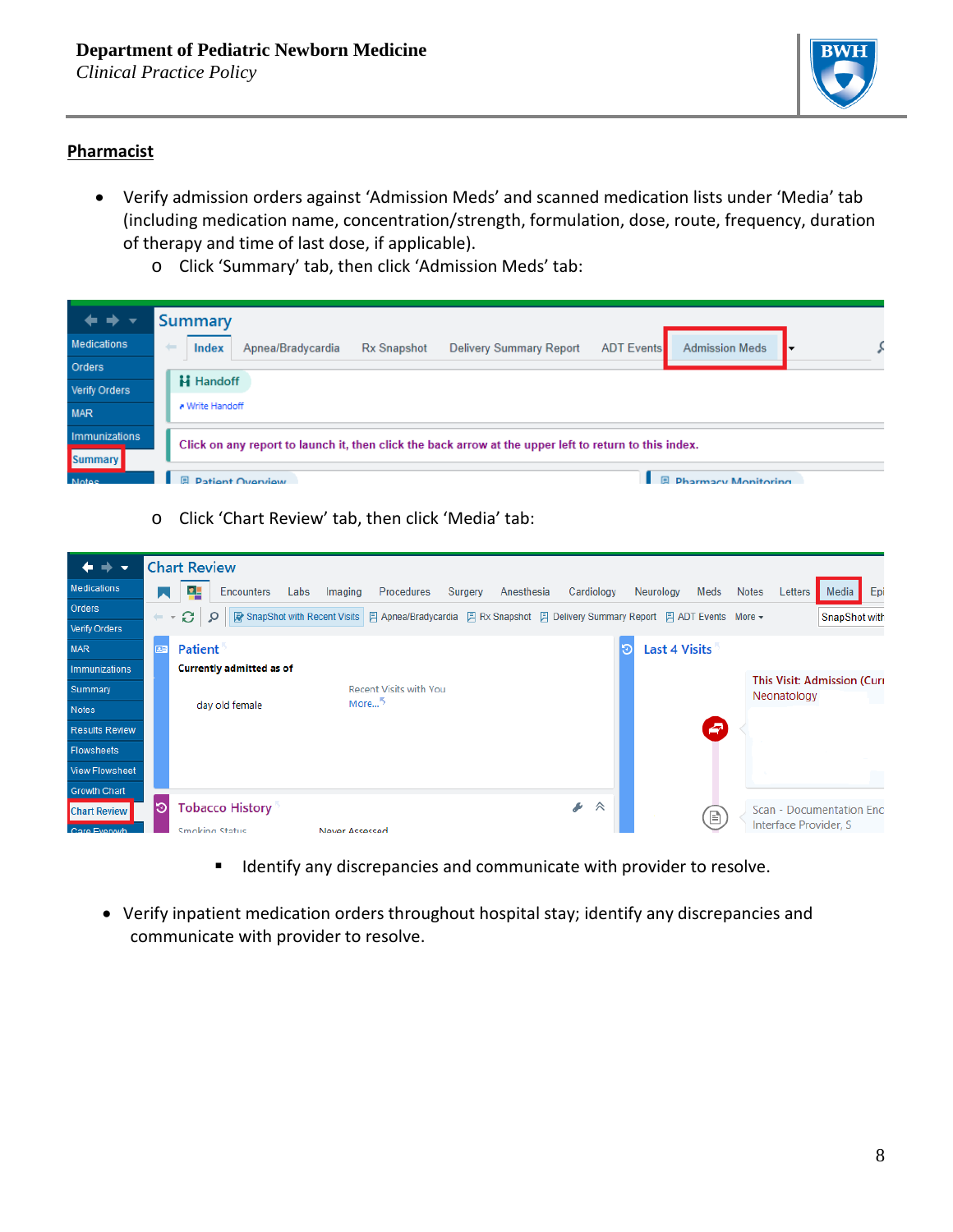

# **Nurse**

- Before administering medications, verify orders against 'Admission Meds' and scanned medication lists under 'Media' tab (including medication name, concentration/strength, formulation, dose, route, frequency, duration of therapy and time of last dose, if applicable).
	- o Click 'Summary' tab, then click 'Admission Meds' tab:

| $\Rightarrow$ $\rightarrow$ | <b>Summary</b>                                                                                                                                        |
|-----------------------------|-------------------------------------------------------------------------------------------------------------------------------------------------------|
| Medications                 | <b>Admission Meds</b><br>$\leftarrow$<br><b>ADT Events</b><br><b>Index</b><br>Apnea/Bradycardia<br><b>Delivery Summary Report</b><br>Rx Snapshot<br>⋅ |
| Orders                      |                                                                                                                                                       |
| Verify Orders               | <b>H</b> Handoff                                                                                                                                      |
| <b>MAR</b>                  | * Write Handoff                                                                                                                                       |
| Immunizations               | Click on any report to launch it, then click the back arrow at the upper left to return to this index.                                                |
| <b>Summary</b>              |                                                                                                                                                       |
| Motoe                       | 日<br>日<br><b>Pharmacy Monitoring</b><br><b>Patient Overview</b>                                                                                       |

o Click 'Chart Review' tab, then click 'Media' tab:

| $\overline{\phantom{a}}$ |                      | <b>Chart Review</b>                                                                                                                                     |
|--------------------------|----------------------|---------------------------------------------------------------------------------------------------------------------------------------------------------|
| Medications              | Ы                    | 론<br>Epi<br><b>Encounters</b><br>Meds<br>Media<br>Labs<br>Procedures<br>Surgery<br>Cardiology<br>Neurology<br>Notes<br>Imaging<br>Anesthesia<br>Letters |
| <b>Orders</b>            | $\leftarrow$ $\star$ | e<br>■ SnapShot with Recent Visits 日 Apnea/Bradycardia 日 Rx Snapshot 日 Delivery Summary Report 日 ADT Events More ▼<br>Q<br>SnapShot with                |
| Verify Orders            |                      |                                                                                                                                                         |
| <b>MAR</b>               | Œ                    | <b>Last 4 Visits</b><br><b>Patient</b>                                                                                                                  |
| Immunizations            |                      | <b>Currently admitted as of</b>                                                                                                                         |
| Summary                  |                      | <b>This Visit: Admission (Curr)</b><br><b>Recent Visits with You</b><br>Neonatology                                                                     |
| Notes                    |                      | More <sup>5</sup><br>day old female                                                                                                                     |
| <b>Results Review</b>    |                      | ₽                                                                                                                                                       |
| Flowsheets               |                      |                                                                                                                                                         |
| <b>View Flowsheet</b>    |                      |                                                                                                                                                         |
| <b>Growth Chart</b>      |                      |                                                                                                                                                         |
| <b>Chart Review</b>      | Э                    | s<br>《<br><b>Tobacco History</b><br>Scan - Documentation Enci<br>e                                                                                      |
| Care Everwh              |                      | Interface Provider, S<br>Smoking Status<br>Never Assessed                                                                                               |

- Administer inpatient medications throughout hospital stay.
- Review discharge medications with caregiver/s, provide discharge education and perform teachback with caregiver/s.